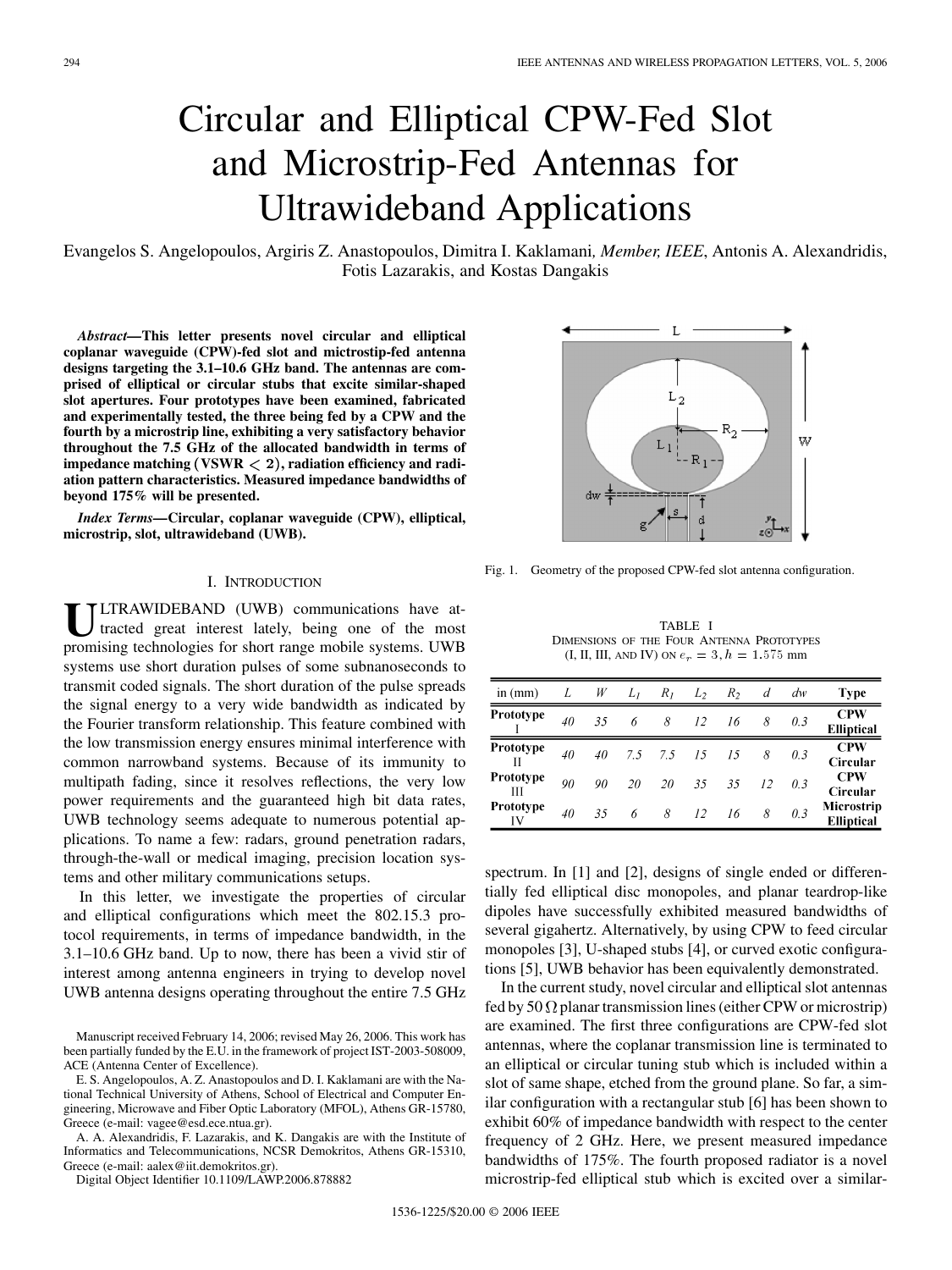

Fig. 2. Prototype IV. Microstrip-fed elliptical slot antenna geometry.

shaped aperture ground plane. It comes as a direct modification of the CPW-fed designs and can be considered as an alternative UWB radiator for multisubstrate PCB boards, exhibiting a bandwidth ratio of 142%. Details of the simulation procedure and experimental results exhibiting the UWB characteristics of the proposed radiators are analyzed and discussed.

### II. ANTENNA DESCRIPTION

## *A. Elliptical and Circular CPW-Fed Slot Designs*

A general design layout of the CPW-fed slot antenna is shown in Fig. 1. All developed prototypes are photochemically etched on a TLC—30 substrate of 1.575 mm (h) of thickness and relative permittivity of 3  $(\varepsilon_r)$  from Taconic. The ground plane dimensions are  $L$  mm by  $W$  mm and the metal cladding is 0.018 mm. The x and y axes of the elliptical slot are denoted with  $R_2$ and  $L_2$ , respectively, while  $R_1$  and  $L_1$  are the axes of the stub tuning element. The coplanar line has a length of  $d$  mm, while a strip width of  $s = 3.5$  mm and a feed aperture of  $q = 0.3$  mm, ensure characteristic input impedance of 50  $\Omega$ . The offset distance from the tuning stub (elliptical or circular) to the edge of the coplanar line is denoted as  $dw$ . The circular geometry arises when  $L_1 = R_1$  and  $L_2 = R_2$ .

The design layout illustrated in Fig. 1 has been rigorously investigated using HFSS. For various values of  $L_1$ ,  $R_1$ ,  $L_2$ ,  $R_2$ and  $dw$ , UWB behavior has been achieved. As indicated in [\[1](#page-3-0)], the distance from the antenna stub to the surrounding ground plane with respect to the feeding point, is symmetrically and gradually increasing. As a consequence, the impedance change from one resonant mode to another is small, therefore enabling very large bandwidth from the fundamental mode to much higher resonant modes. Consequently, apart from the optimal value settings of the stub's and slot's radii,  $dw$  (it controls the offset gap) has been specially arranged in order to satisfactorily arrange the depth of impedance matching, without sacrificing bandwidth. In all occasions  $dw$  was fixed to 0.3 mm.

Three prototypes hereafter denoted as I, II, and III, were the product of the aforementioned simulation study. Their dimensions can be seen in Table I. Prototype I is an elliptical configuration, while Prototype II and III are circular configurations. Prototype III has been tuned to serve an even lower frequency range (starting from around 1 GHz), therefore having almost twice the size of the other CPW prototypes.



Fig. 3. Measured versus simulated return loss of Prototype I, II, III, and IV.

#### *B. Microstrip-Fed Elliptical Slot Design*

The microstrip-fed module, henceforth denoted as Prototype IV, is derived from the elliptical configuration (I) simply by transferring the feeding network on the other side of the substrate, as can be seen in Fig. 2. We have chosen to feed the elliptical stub with a 50 Ohm impedance line ( $s = 3.5$  mm),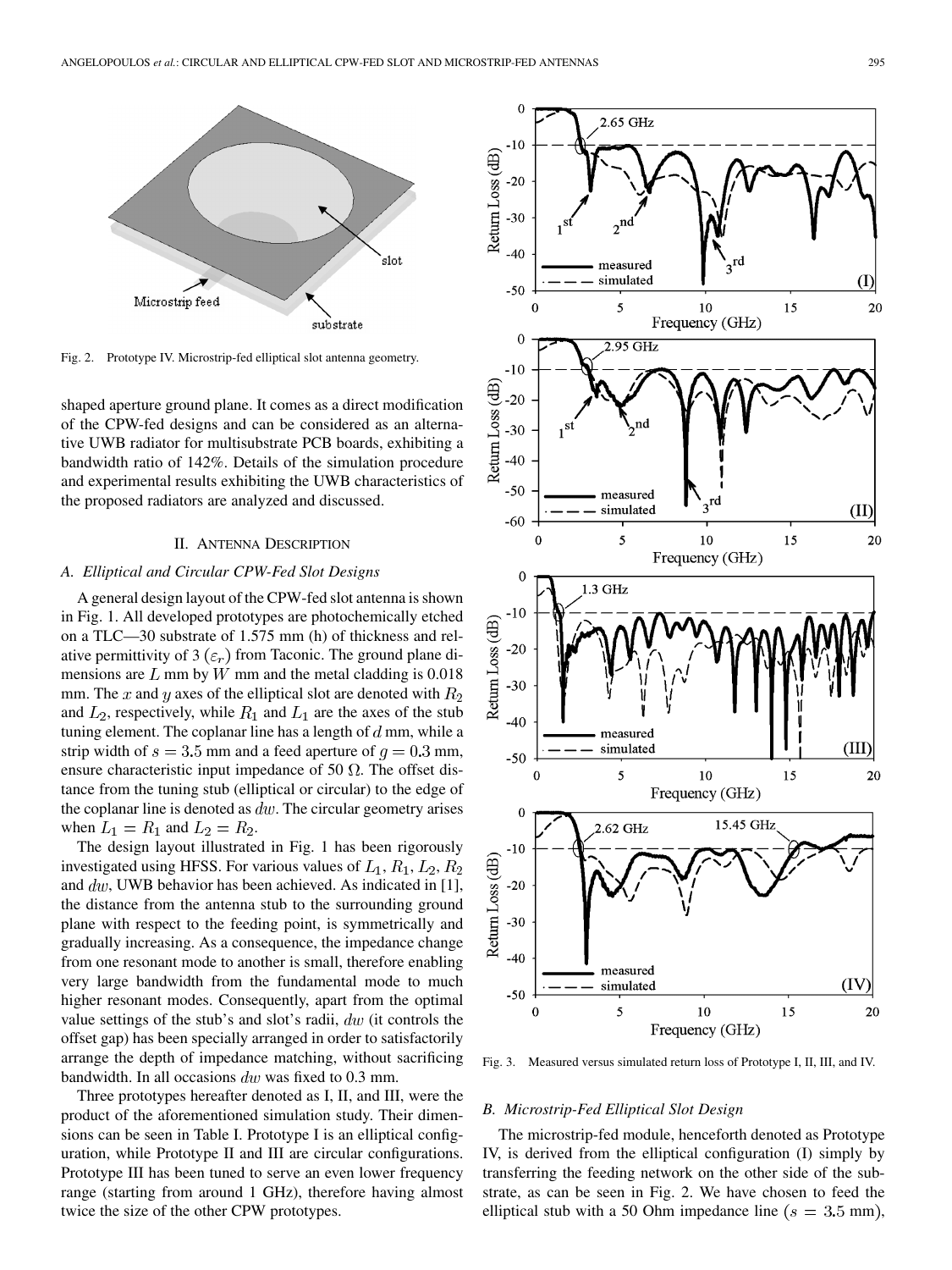180

 $a)$ 

Ō 180

 $b)$ 

Ō 180

0

90

E-plane

90

E-plane

90

E-plane

 $\mathbf 0$ 

0

90

H-plane

90

H-plane

90

ά∩

H-plane

co-pol HFSS - cross-pol

co-pol

180

180

180



Fig. 4. H-plane (x-z plane) and E- plane (y-z plane) for Prototype I. (a) 3.4 GHz, (b) 6.8 GHz, and (c) 8.9 GHz.

whereas the rest of the dimensions are kept the same with the CPW-fed elliptical model (see Table I). Here, the elliptical stub element implemented as the mictrostip line termination, offers more wideband behavior than the circular one. Furthermore, the two metallization layers used are very easy to construct in single or multi-substrate PCB boards, therefore making this module appropriate for direct integration with UWB circuitry.

#### III. EXPERIMENTAL RESULTS AND DISCUSSION

All prototypes where characterized in terms of impedance bandwidth and radiation characteristics. Fig. 3 presents the return loss measurements acquired with an HP8720C network analyzer in its full operational span (0–20 GHz). It should be noticed that the miniaturized CPW-fed modules (I and II) perform satisfactorily even beyond 20 GHz. In particular, the measured bandwidth of the elliptical configuration (Fig. 3I) covers almost 17.35 GHz (spans from 2.65 GHz to 20 GHz), or 153%, with respect to the central frequency at 11.325 GHz. Similarly, the circular module's impedance bandwidth (Fig. 1II) spans from 2.95 GHz to 20 GHz, exhibiting 17.05 GHz or 148% of bandwidth ratio. Concerning the oversized Prototype III, the lower frequency of operation is 1.3 GHz, corresponding to a bandwidth

Fig. 5. H-plane (x-z plane) and E- plane (y-z plane) for Prototype III. (a) 1.4 GHz, (b) 3.9 GHz, and (c) 8 GHz.

 $\mathsf{c})$ 

ratio of 175% (see Fig. 3III). Finally, the novel microstrip-fed Prototype IV exhibits bandwidth of 142%, with respect to the central frequency of 9.035 GHz (see Fig. 3IV). It should be noticed that the implemented modification of the feeding network, from CPW to microstrip, resulting in Prototype IV, does not affect the lower frequency of operation (see Fig. 3I & Fig. 3IV).

It can be deduced that these types of radiators demonstrate approximately the impedance characteristics of a  $\lambda_q/4$  UWB monopole fed by a CPW, as has been already presented in [[3\]](#page-3-0). In this case, the first resonance is controlled by the diameter of the tuning stub (or the "equivalent" diameter when referring to elliptical stubs). In the CPW-elliptical case, the first resonance at 3.4 GHz would have been generated by a circular monopole with diameter equal to 0.25  $\lambda_q$  or 12.725 mm. Here, the equivalent diameter of Prototype I lies between  $2L_1 (= 12 \text{ mm or } 0.23 \lambda_q)$ and  $2R_1$  (= 16 mm or 0.31  $\lambda_g$ ). The diameter of Prototype II corresponds approximately to the quarter wavelength at the first resonance at 3.2 GHz, since  $2R_1 = 15$  mm  $= 0.28 \lambda_g$ . In Prototype III, the diameter corresponds to 0.32  $\lambda_q$  at the first resonance at 1.4 GHz, whereas in IV the equivalent value ranges